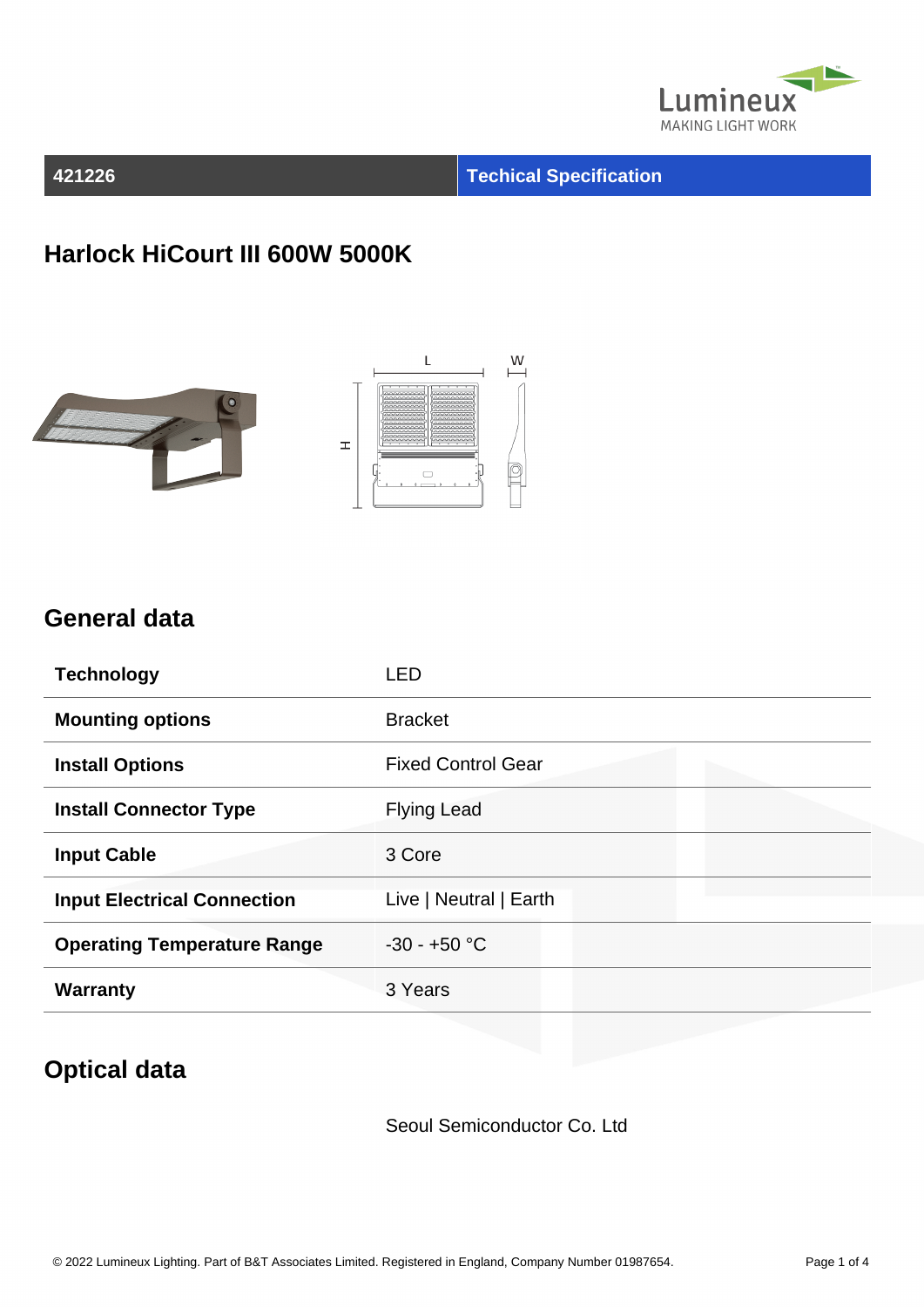#### **LED Manufacturer / Type**

| <b>LED Type</b>                                        | 5050                                            |
|--------------------------------------------------------|-------------------------------------------------|
| <b>Fixture Luminous Flux +/-10%</b>                    | 82847 lm                                        |
| Luminaire Efficacy @4000K                              | 145 lm/W                                        |
| <b>Colour Temperature</b>                              | 5000 K                                          |
| <b>CRI</b>                                             | 70 Ra                                           |
| <b>Beam Angle</b>                                      | 120°                                            |
| <b>Optics</b>                                          | R10502, R10503, R105034, R10505, R10533, R10564 |
| <b>Photometry Available Tested @</b><br>$25^{\circ}$ C | Yes                                             |

### **Electrical data**

| Wattage $+/-10%$                  | 600 W           |
|-----------------------------------|-----------------|
| <b>Total power consumption</b>    | 600 W           |
| <b>Mains voltage</b>              | 100-240 V       |
| Lamp power factor                 | 90              |
| <b>Electrical protection</b>      | Class I         |
| <b>Driver Output</b>              | 214-428 V       |
| <b>Driver Output Current</b>      | $0.1 - 1.05$ mA |
| <b>Control Gear Type CC or CV</b> | CC              |
| <b>Dimmable</b>                   | <b>YES</b>      |
| <b>Dimmable Type</b>              | $1-10V$         |
| <b>Driver Brand</b>               | Sosen           |
| <b>Nominal Frequency</b>          | 50 Hz           |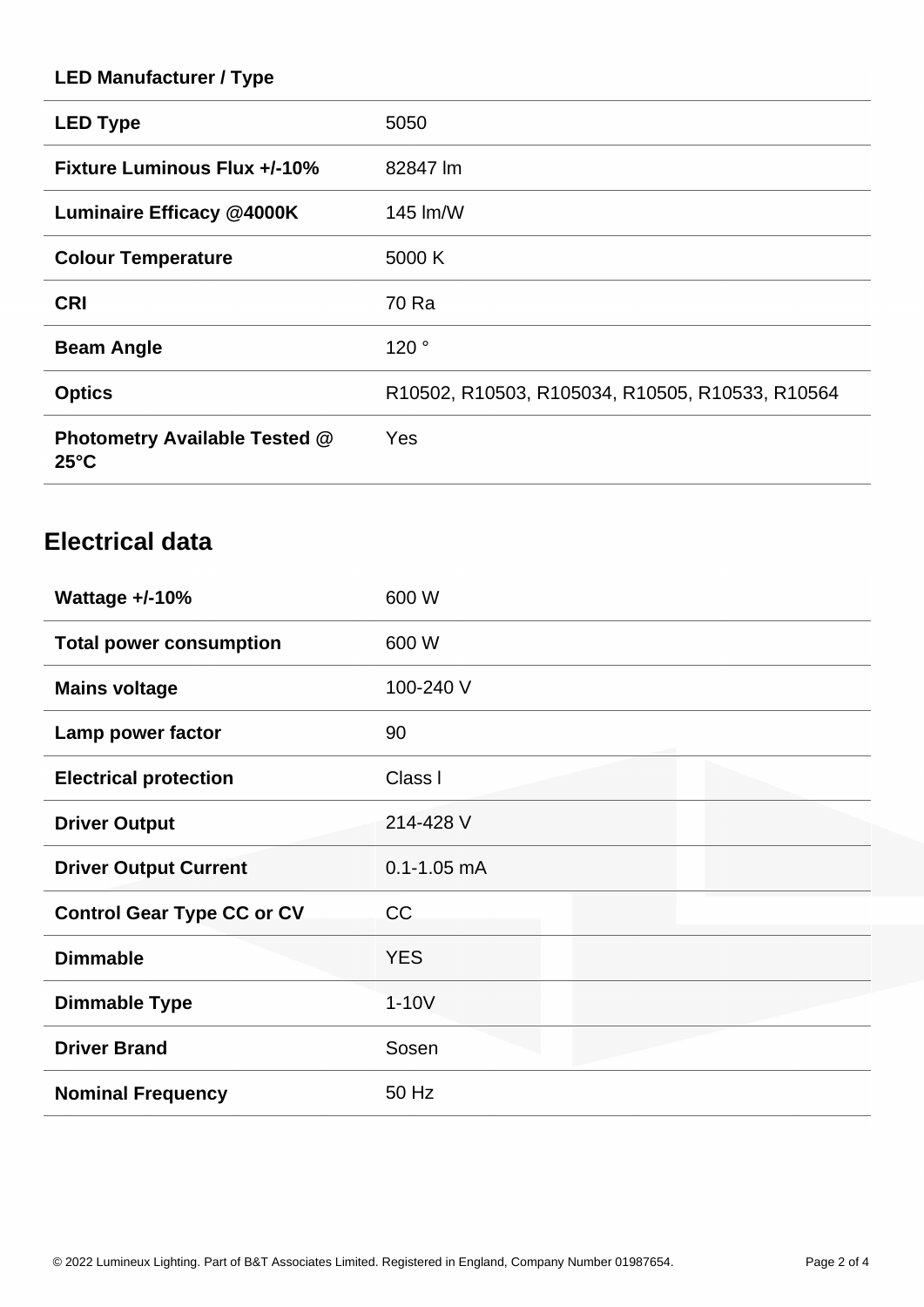| <b>Surge Protection</b>          | 6 kV                       |
|----------------------------------|----------------------------|
| Max. Luminaire per 10A C Breaker | 3 <sup>3</sup>             |
| Max. Luminaire per 13A C Breaker | 4                          |
| Max. Luminaire per 16A C Breaker | 5                          |
| Max. Luminaire per 20A C Breaker | 6                          |
| Max. Luminaire per 10A B Breaker | $\overline{1}$             |
| Max. Luminaire per 13A B Breaker | $\overline{\phantom{0}}^2$ |
| Max. Luminaire per 16A B Breaker | 4                          |
| Max. Luminaire per 20A B Breaker | 6                          |

## **Lifetime data**

| Lifespan L70 B50 $@25^\circ \text{C}$ | 50000 Hrs |
|---------------------------------------|-----------|
|                                       |           |

# **Physical Data**

| <b>Housing Colour</b>         | <b>Bronze</b>          |
|-------------------------------|------------------------|
| <b>Body Material</b>          | <b>Aluminium Alloy</b> |
| <b>Driver Housing</b>         | <b>Aluminium Alloy</b> |
| <b>IP Rating</b>              | 66 IP                  |
| <b>Diffuser Material</b>      | Polycarbonate          |
| <b>Diffuser Finish</b>        | <b>Powder Coating</b>  |
| <b>Nominal Product Length</b> | 621 mm                 |
| <b>Nominal Product Width</b>  | 601 mm                 |
| <b>Nominal Product Height</b> | 104 mm                 |
| Weight                        | 18 kg                  |